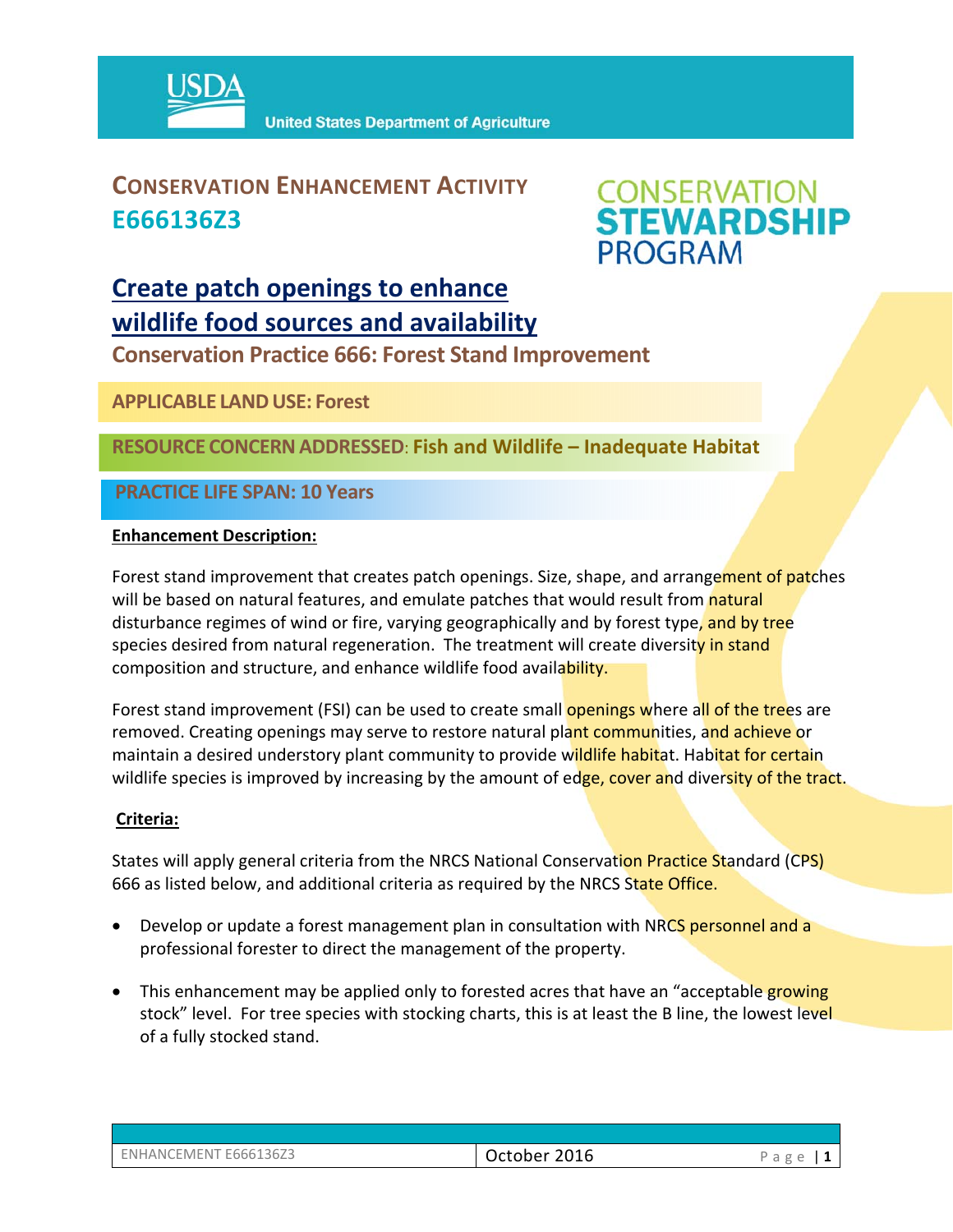**United States Department of Agriculture** 

• The size of patches to be treated can vary from 1 to 10 acres, be distributed throughout the forest and cannot total more than 30% of the acres meeting the "acceptable growing stock" level.

## **CONSERVATION<br>STEWARDSHIP PROGRAM**

- Forested acres targeted for patch development must contain species for regeneration from the NRCS state list of suitable trees. Species on this list have the ability to regenerate from seed, sprouts, or other natural regeneration sources.
- Preferentially locate patch openings in areas that lack crop trees or wildlife trees, and where there is an aggregation of trees that are:
	- o At high risk of mortality or failure (unless retained as a wildlife tree)
	- o Of low crown vigor
	- o Of poor stem form and quality
	- o Less‐desirable species.
- Trees removed during patch development having marketable quality can be sold.
- Where slash and debris will be generated, use CPS Woody Residue Treatment (Code 384), to appropriately treat slash and debris, as necessary, to assure that it will not present an unacceptable fire, safety, environmental, or pest hazard. Remaining woody material will be placed so that it does not interfere with the intended purpose or other management activities. Do not burn vegetative residues except where fire hazard or threats from diseases and insects are of concern or when other management objectives are best achieved through burning. When slash and other debris will be burned onsite use CPS Prescribed Burning (Code 338).
- Slash and cull trees must be managed if the material interferes with the production of wildlife food. The material may be managed as follows:
	- o Windrowing
	- o Wildlife piles
	- o Chipping
	- o Cutting for firewood
	- o In appropriate stands, prescribed burning may be used.
- Refer to criteria in CPS Integrated Pest Management (Code 595) to assist with site-specific strategies for pest prevention, pest avoidance, pest monitoring, and pest suppression. Time tree felling to avoid buildup of insect or disease populations.
- Control measures may be used on undesirable competing vegetation, to favor the development of desirable vegetative communities on the site. Vegetation may be treated by chemical methods such as spraying or single stem treatments, or mechanical methods like a

| ENHANCEMENT E666136Z3 | 2016<br>October | $\sigma$<br>d |
|-----------------------|-----------------|---------------|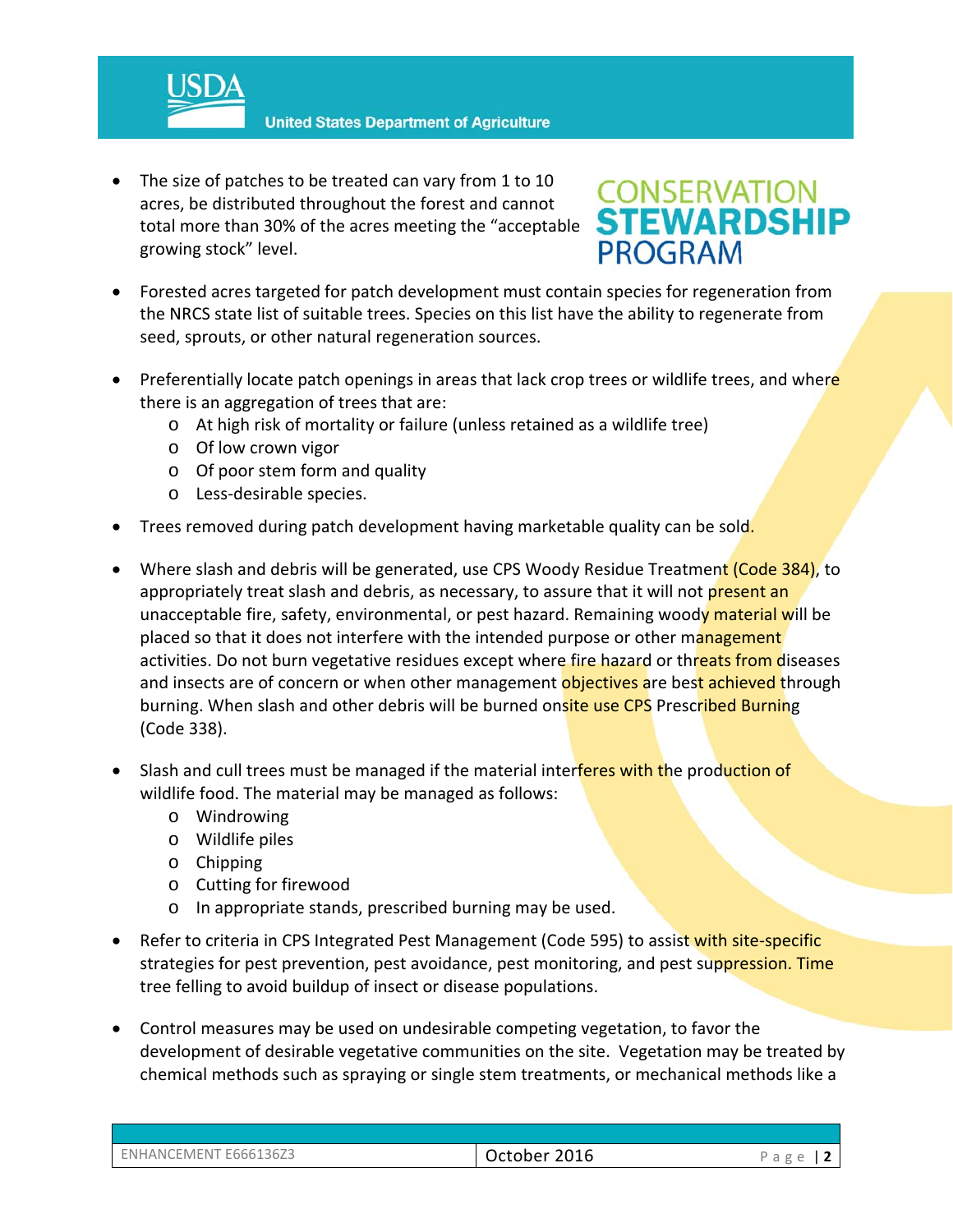

**United States Department of Agriculture** 

heavy duty brush cutter or similar equipment. Refer to criteria in NRCS Conservation Practice Standard (CPS) Integrated Pest Management (Code 595).

# **CONSERVATION<br>STEWARDSHIP PROGRAM**

- For areas adjacent to patch openings, leave residual trees and shrubs that provide a diversity of wildlife food sources.
- Implement forest stand improvement activities in ways that avoid or minimize soil erosion, compaction, rutting, and damage to remaining vegetation, and that maintain hydrologic conditions. Protect site resources by selecting the method, felling direction and timing of tree felling, and heavy equipment operation. For temporary access use CPS Forest Trails and Landings (655), to protect soil and site resources from vehicle impacts.
- Use CPS Access Road (560), for more heavily used roads associated with forest stand improvement activities.
- The enhancement will comply with all applicable federal, state, and local laws and regulations, and with States' Forestry Best Management Practices for Water Quality.
- If management of the remaining forest area (between patch openings) provides a conservation benefit, management can be accomplished at the same time as patch opening creation. Use applicable criteria from CPS Forest Stand Improvement (Code 666) when managing the general forest area.

#### **Documentation Requirements:**

- Map showing the stand to be treated.
- **IDENT** Identify the locations and shapes of the patch openings. Document the size of each patch, and the total percentage of the stand in openings.
- Site suitability and acceptable growing stock evaluation for each stand where openings will be created.
- Specific stand-stocking guidelines, including evaluation of acceptable growing stock, will document both the pre‐ and post‐treatment stand condition.
- Identify the desired species to be regenerated, and include documentation that these species are present and vigorous enough to produce seeds, shoots, sprouts, or other means of natural regeneration.
- Documentation that patch cut activities were completed (e.g. photos, sale receipt).

| ENHANCEMENT E666136Z3 | .2016<br>October | ັ<br>◡ |
|-----------------------|------------------|--------|